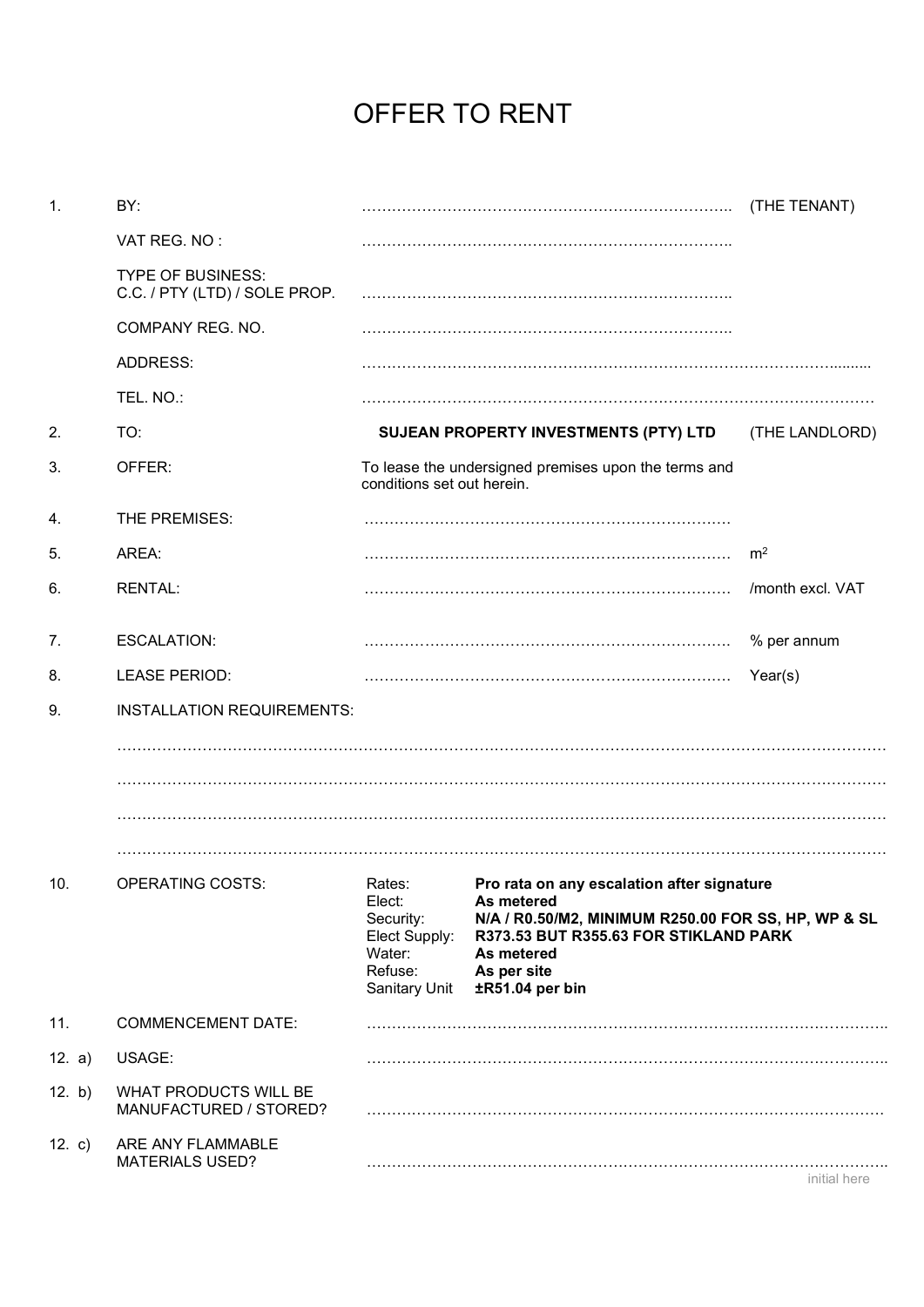| 20.    | <b>SIGNAGE:</b>                                     |                                     | Before any signage is erected on the building it must first be<br>approved in writing by the Landlord. The Landlord will not be liable<br>for the cost of amending any signs that are erected without its<br>written permission. These costs shall be borne by the Tenant. |
|--------|-----------------------------------------------------|-------------------------------------|----------------------------------------------------------------------------------------------------------------------------------------------------------------------------------------------------------------------------------------------------------------------------|
|        |                                                     | C)                                  | The Landlord will only attend to the installation requirements in<br>clause 9 once the deposit has been paid. This work will then be<br>carried out in a reasonable time.                                                                                                  |
|        |                                                     | b)                                  | A deposit of R?????? (Depending on the Amps) estimated<br>electricity usage shall be paid to the Landlord on signature. This<br>amount will be increased if the actual usage is higher.                                                                                    |
| 19.    | DEPOSITS:                                           | a)                                  | A deposit equivalent to two month's rent shall be paid to the<br>Landlord on signature by the Tenant.                                                                                                                                                                      |
| 18.    | LEASE COSTS:                                        |                                     | The cost of R900.00 for the preparation of the lease documentation and<br>the Stamp Duty thereon shall be borne by the Tenant.                                                                                                                                             |
| 17.    | <b>BREACH:</b>                                      |                                     | Any breach by the Tenant after acceptance of the Offer by the Landlord<br>shall entitle the Landlord without prejudice to any other rights either to<br>cancel this Agreement, or sue for specific performance.                                                            |
|        | TEL. NO.:                                           |                                     | TEL. NO.:                                                                                                                                                                                                                                                                  |
|        | IN WHO'S NAME IS THE PROPERTY<br><b>REGISTERED?</b> |                                     | IN WHO'S NAME IS THE PROPERTY<br><b>REGISTERED?</b>                                                                                                                                                                                                                        |
|        | IF NOT, LANDLORD'S DETAILS                          |                                     | IF NOT, LANDLORD'S DETAILS                                                                                                                                                                                                                                                 |
|        | DO YOU OWN THE PROPERTY?                            |                                     | DO YOU OWN THE PROPERTY?                                                                                                                                                                                                                                                   |
|        | ADDRESS:                                            |                                     | ADDRESS:                                                                                                                                                                                                                                                                   |
|        | I.D. NO.                                            |                                     | I.D. NO.                                                                                                                                                                                                                                                                   |
|        |                                                     |                                     |                                                                                                                                                                                                                                                                            |
|        |                                                     | the Landlord of this offer to rent. | for the obligations of the Tenant which shall arise after acceptance by                                                                                                                                                                                                    |
| 16.    | SURETY:                                             |                                     | In the event of the Tenant as described above being a Company, Close<br>Corporation or Trust, then the person who signs this offer to rent on<br>behalf of said Tenant binds themselves as surety and co-principle debtor                                                  |
|        |                                                     | <b>ACCOUNT NO.:</b>                 |                                                                                                                                                                                                                                                                            |
|        |                                                     | <b>BRANCH:</b>                      |                                                                                                                                                                                                                                                                            |
| 15.    | <b>BANKING DETAILS:</b>                             | BANK:                               |                                                                                                                                                                                                                                                                            |
| 14.    | <b>GUARANTEE:</b>                                   |                                     |                                                                                                                                                                                                                                                                            |
| 13.    | PARKING:                                            |                                     |                                                                                                                                                                                                                                                                            |
| 12. d) | IF YES, WHAT ARE THEY?                              |                                     |                                                                                                                                                                                                                                                                            |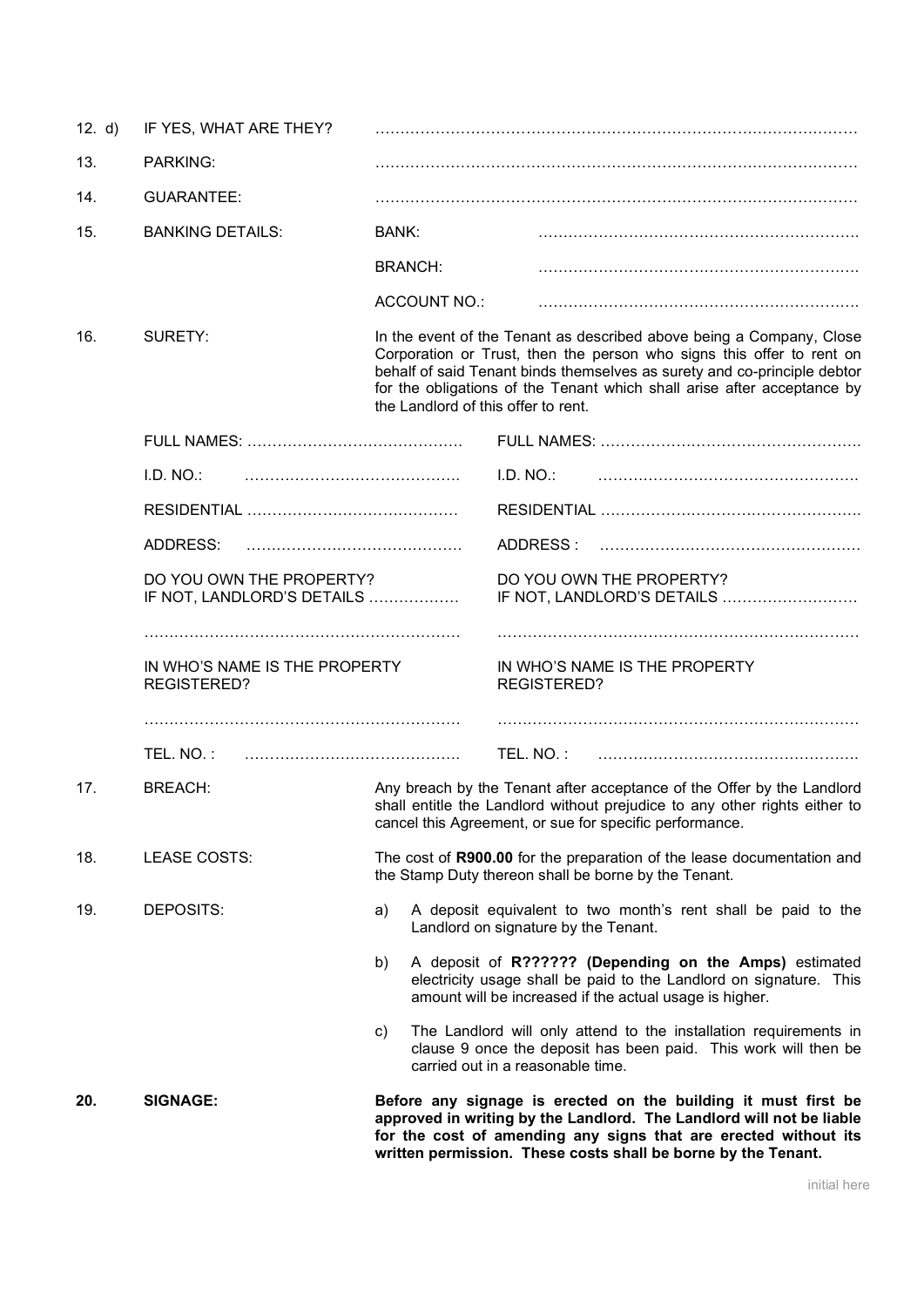| 21. | <b>SPECIAL CONDITIONS:</b> |                                                                                                                                                                                                                                                                                                                                                                                                                                                                                                                                                                                                                                                                                                                                                                      |
|-----|----------------------------|----------------------------------------------------------------------------------------------------------------------------------------------------------------------------------------------------------------------------------------------------------------------------------------------------------------------------------------------------------------------------------------------------------------------------------------------------------------------------------------------------------------------------------------------------------------------------------------------------------------------------------------------------------------------------------------------------------------------------------------------------------------------|
| 22. | TENANT CONTACT DETAILS:    |                                                                                                                                                                                                                                                                                                                                                                                                                                                                                                                                                                                                                                                                                                                                                                      |
|     |                            |                                                                                                                                                                                                                                                                                                                                                                                                                                                                                                                                                                                                                                                                                                                                                                      |
|     |                            |                                                                                                                                                                                                                                                                                                                                                                                                                                                                                                                                                                                                                                                                                                                                                                      |
|     |                            |                                                                                                                                                                                                                                                                                                                                                                                                                                                                                                                                                                                                                                                                                                                                                                      |
|     |                            |                                                                                                                                                                                                                                                                                                                                                                                                                                                                                                                                                                                                                                                                                                                                                                      |
|     |                            |                                                                                                                                                                                                                                                                                                                                                                                                                                                                                                                                                                                                                                                                                                                                                                      |
| 23. | <b>AGREEMENT:</b>          | The Tenant undertakes to enter into a written agreement of lease with<br>the Landlord in the format of the Landlord's standard Agreement of<br>Lease and on the terms and conditions contained therein, a copy of<br>which is available from the Landlord on request. Until such time as the<br>parties enter into the Agreement of Lease, this document constitutes a<br>firm and binding offer which shall remain binding if accepted by the<br>Landlord and shall itself constitute a Lease Agreement until such a date<br>as the Landlord's Agreement of Lease is signed. Failing signature by<br>the parties of the Landlord's Agreement of Lease, this offer shall<br>constitute a binding Lease Agreement which the Landlord may cancel at<br>its discretion. |
| 24. | <b>OCCUPATION:</b>         | The Tenant shall only be entitled to occupation and possession of the<br>premises against delivery to the Landlord of a complete and duly signed<br>and witnessed Lease Agreement and against payment of all amounts<br>due and fulfillment of any conditions therein contained.                                                                                                                                                                                                                                                                                                                                                                                                                                                                                     |
|     |                            | In the event that the Tenant does not adhere to these conditions the<br>Tenant will be liable for the rent even though it will not get access to the<br>premises until the conditions have been met.                                                                                                                                                                                                                                                                                                                                                                                                                                                                                                                                                                 |
|     |                            | If the Landlord is unable to give the Tenant beneficial occupation of the<br>premises by the intended occupation date by reason of the premises<br>being incomplete or for any other reason, the Tenant shall have no claim<br>of any nature nor any right of cancellation and shall accept beneficial<br>occupation on such later date as the premises are available.                                                                                                                                                                                                                                                                                                                                                                                               |
| 25. | FINANCIAL:                 | Where the Tenant is a juristic person, the signatory hereto, as the duly<br>authorized representative of the Tenant acknowledges that the Landlord<br>will base its decision whether to enter into an agreement of lease with<br>the Tenant based on the representations made by the signatory and as<br>such, should such information prove to be inaccurate or incorrect, the<br>Landlord may suffer damages, As such, the signatory confirms that he<br>has personal knowledge of the Tenant's financial circumstances and<br>further confirms that the Tenant is in financially sound and in a position<br>to meet its obligations in terms of the lease.                                                                                                        |
|     |                            | The Tenant undertakes to provide the Landlord with true and accurate<br>financial statements for the last three years, when requested to do so.                                                                                                                                                                                                                                                                                                                                                                                                                                                                                                                                                                                                                      |
|     |                            | Should it transpire that the Tenant is not financially sound at the time of<br>signing this agreement, and/or that the Tenant is not in a position to<br>meet the obligations; or in the event of the Tenant failing to enter into a<br>lease agreement as envisaged in clause 23, then the signatory<br>acknowledges and accepts that he will be liable for any losses which the<br>Landlord may incur.                                                                                                                                                                                                                                                                                                                                                             |